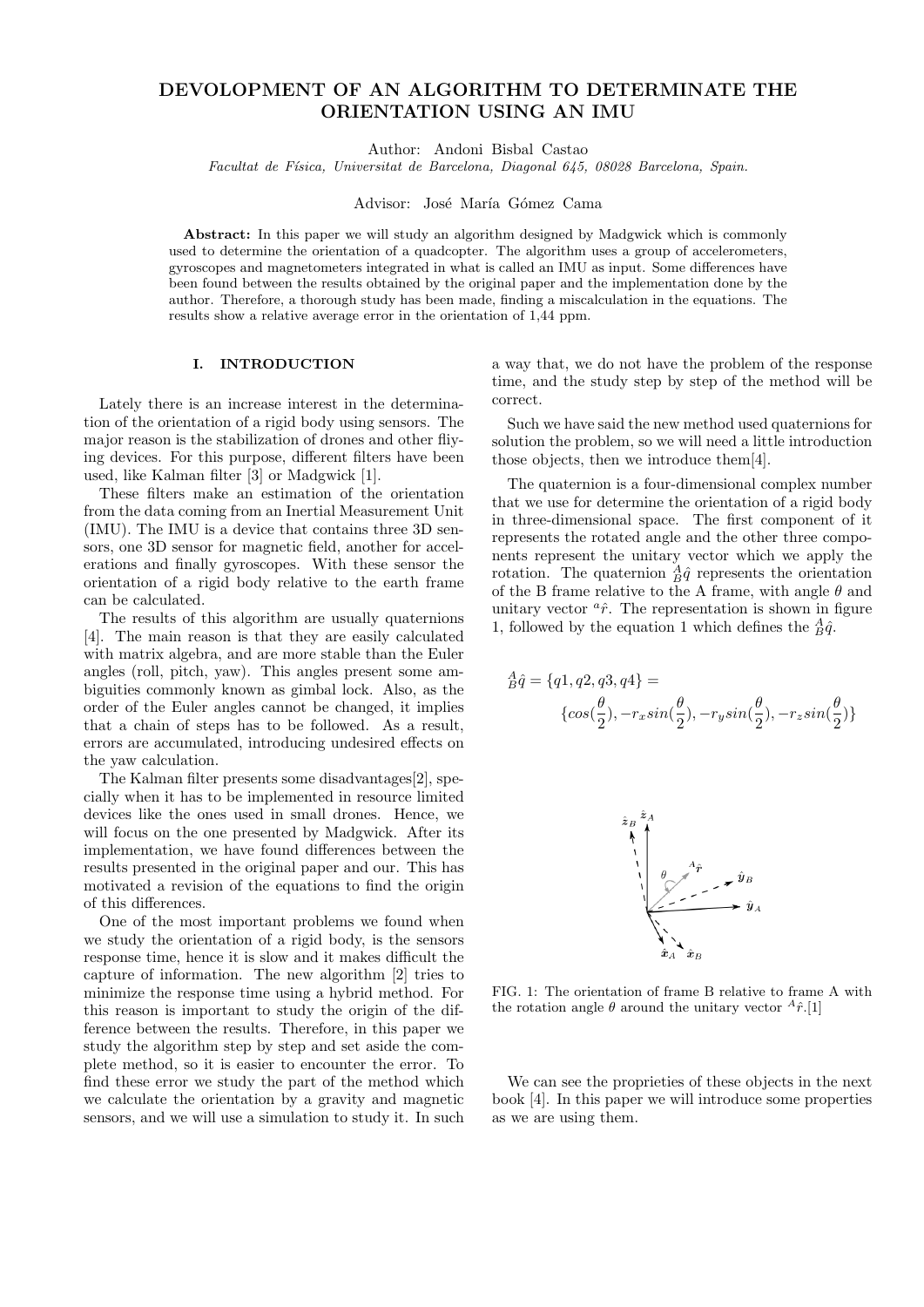# II. ALGORITHM

To determine the orientation of our quadcopter, for example, respect to the earth, we will use three types of sensors: the gravity, the magnetic and the gyroscope sensors. The last mentioned, measures the angular velocity. Each sensors provide us information of the tri-axis so we can determine the direction of the field.

In our case, after implementation the algorithm of the following article[1], we have seen that it has an error. To search the error, we have focused on the part that studies the orientation, from the gravity and the magnetic fields sensors. To solve it, we will use a quaternion property that allows us to move a vector from a reference frame to another, using the equation 1.

$$
{}_{E}^{S}\hat{q}^* \otimes^{E}\hat{d} \otimes^{S}_{E}\hat{q} = ^{S}\hat{s}
$$
 (1)

Where  $\otimes$  is the quaternion product, we can realize it using the following equation 2.

$$
q \otimes p = [q_1, q_2, q_3, q_4] \otimes [p_1, p_2, p_3, p_4] =
$$
  

$$
\begin{bmatrix} q_1p_1 - q_2p_2 - q_3p_3 - q_4p_4 \\ q_1p_2 + q_2p_1 + q_3p_4 - q_4p_3 \\ q_1p_3 - q_2p_4 + q_3p_1 + q_4p_2 \\ q_1p_4 + q_2p_3 - q_3P_2 + q_4p_1 \end{bmatrix}^T
$$
  
(2)

Using the above property, we can create a function as the difference between equation 1 and the vector detected by the sensor, as shown in the equation 3.

$$
f(E \hat{q}, S \hat{s}, E \hat{d}) =_{E}^{S} \hat{q}^* \otimes^{E} \hat{d} \otimes_{E}^{S} \hat{q} - S \hat{s}
$$
 (3)

The function can be considered an error. To minimize the error, we shall find the quaternion that minimizes it.

The desired quaternion will be encountered using a method called the descent gradient algorithm, which implements an iterative equation 4, where  $\mu$  is the stepsize and  $\nabla f = J^T f$ . The next equations 5 and 6 show the definition of the f function and the Jacobian, where  $J_{ij} = \frac{\partial f_i}{\partial q_j}.$ 

$$
{}_{E}^{S}\hat{q}_{i+1} = {}_{E}^{S}\hat{q}_{i} - \mu \frac{\nabla f}{\|\nabla f\|}\tag{4}
$$

$$
f(\frac{S}{E}\hat{q}, \frac{S}{S}\hat{s}, E\hat{d}) = \begin{pmatrix} d_x(q_1^2 + q_2^2 - q_3^2 - q_4^2) + 2d_x(q_2q_3 - q_4q_1) + 2d_x(q_1q_3 + q_2q_4) + 2d_x(q_1q_3 + q_2q_4) + 2d_y(q_1^2 - q_2^2 + q_3^2 - q_4^2) + 2d_z(q_1q_2 + q_3q_4) - s_x \\ d_y(q_1^2 - q_2^2 + q_3^2 - q_4^2) + 2d_z(q_1q_2 + q_3q_4) - s_y \\ 2d_y(q_4q_3 - q_1q_2) + d_z(q_1^2 - q_2^2 - q_3^2 + q_4^2) - s_z \end{pmatrix}
$$
(5)

Treball de Fi de Grau 2 2 Barcelona, June 2016

$$
J(\substack{S \\ E} \hat{q}, \substack{F \\ Q} \hat{q}) =
$$
\n
$$
\begin{pmatrix}\n2d_x q_1 + 2d_y q_4 - 2d_z q_3 & 2d_x q_2 + 2d_y q_3 + 2d_z q_4 \\
-2d_x q_4 + 2d_y q_1 + 2d_z q_2 & 2d_x q_3 - 2d_y q_2 + 2d_z q_1 \\
2d_x q_3 - 2d_y q_2 + 2d_z q_1 & + 2d_x q_4 - 2d_y q_1 - 2d_z q_2\n\end{pmatrix}
$$
\n
$$
-2d_x q_3 + 2d_y q_2 - 2d_z q_1 - 2d_x q_4 + 2d_y q_1 + 2d_z q_2
$$
\n
$$
2d_x q_2 + 2d_y q_3 + 2d_z q_4 & -2d_x q_1 - 2d_y q_4 + 2d_z q_3
$$
\n
$$
2d_x q_1 + 2d_y q_4 - 2d_z q_3 & 2d_x q_2 + 2d_y q_3 + 2d_z q_4
$$
\n(6)

If we compare the equations 5 and 6 with equations 7 and 8 that are the function and Jacobian of article [1],

$$
f(\stackrel{S}{E}\hat{q},\stackrel{S}{S}\hat{s},\stackrel{E}{A}) = \begin{pmatrix} 2d_x(\frac{1}{2} - q_3^2 - q_4^2) + \\ 2d_x(q_2q_3 - q_4q_1) + \\ 2d_x(q_1q_3 + q_2q_4) + \\ 2d_y(\frac{1}{2} - q_2^2 - q_4^2) + 2d_z(q_1q_2 + q_3q_4) - s_y \\ 2d_y(\frac{1}{2} - q_2^2 - q_4^2) + 2d_z(q_1q_2 + q_3q_4) - s_y \\ 2d_y(q_4q_3 - q_1q_2) + 2d_z(\frac{1}{2} - q_2^2 - q_3^2) - s_z \end{pmatrix} \tag{7}
$$

$$
J(\substack{S \hat{q}, E \hat{d}}) =
$$
\n
$$
\begin{pmatrix}\n2d_y q4 - 2d_z q3 & 2d_y q3 + 2d_z q4 \\
-2d_x q4 + 2d_z q2 & 2d_x q3 - 2d_y q2 + 2d_z q1 \\
2d_x q3 - 2d_y q2 & +2d_x q4 - 2d_y q1 - 2d_z q2\n\end{pmatrix}
$$
\n
$$
-2d_x q3 + 2d_y q2 - 2d_z q1 - 2d_x q4 + 2d_y q1 + 2d_z q2
$$
\n
$$
2d_x q2 + 2d_z q4 & -2d_x q_1 - 2d_y q4 + 2d_z q3
$$
\n
$$
2d_x q_1 + 2d_y q4 - 2d_z q3 & 2d_x q2 + 2d_y q3
$$
\n(8)

we can observe the differences between them. The first difference is into the function, where [1] uses the successive property of quaternions,  $q_1^2 + q_2^2 + q_3^2 + q_4^2 = 1$ . With this property, in the article changes the quadratic components of the function to reduce the variables. The change is correct, but it has not been done homogeneously, therefore the function still depends on all variables. Hence when we derivates the function and obtain the jacobian, it is not correct. The reason of the error is because the article does not contemplate the implicit derives respect to the reduced variables.

In the following part, we will focus on the simulation of the previous content or, in other words, how the problem will be developed. In our case due to the properties and features of the platform, which allow us to run the program into the quadcopter, the C programming language will be preferred.

In the first steps of the simulation the earth frame is configured in a way that the gravitation field is allocated in the Z-axis, the magnetic field in the X-axis and the initial quaternion with the value of  $(1,0,0,0)$ .

Throughout the development of it, we will add a rotational axis and the desired angle of rotation of the sensor. From the initial point, we rotate this sensor in a constant angular velocity, until we reach the previous defined angle. For every time step, we determine the quaternion of the sensor. Using it we calculate the gravity and magnetic vector that will be measured by the sensor. This is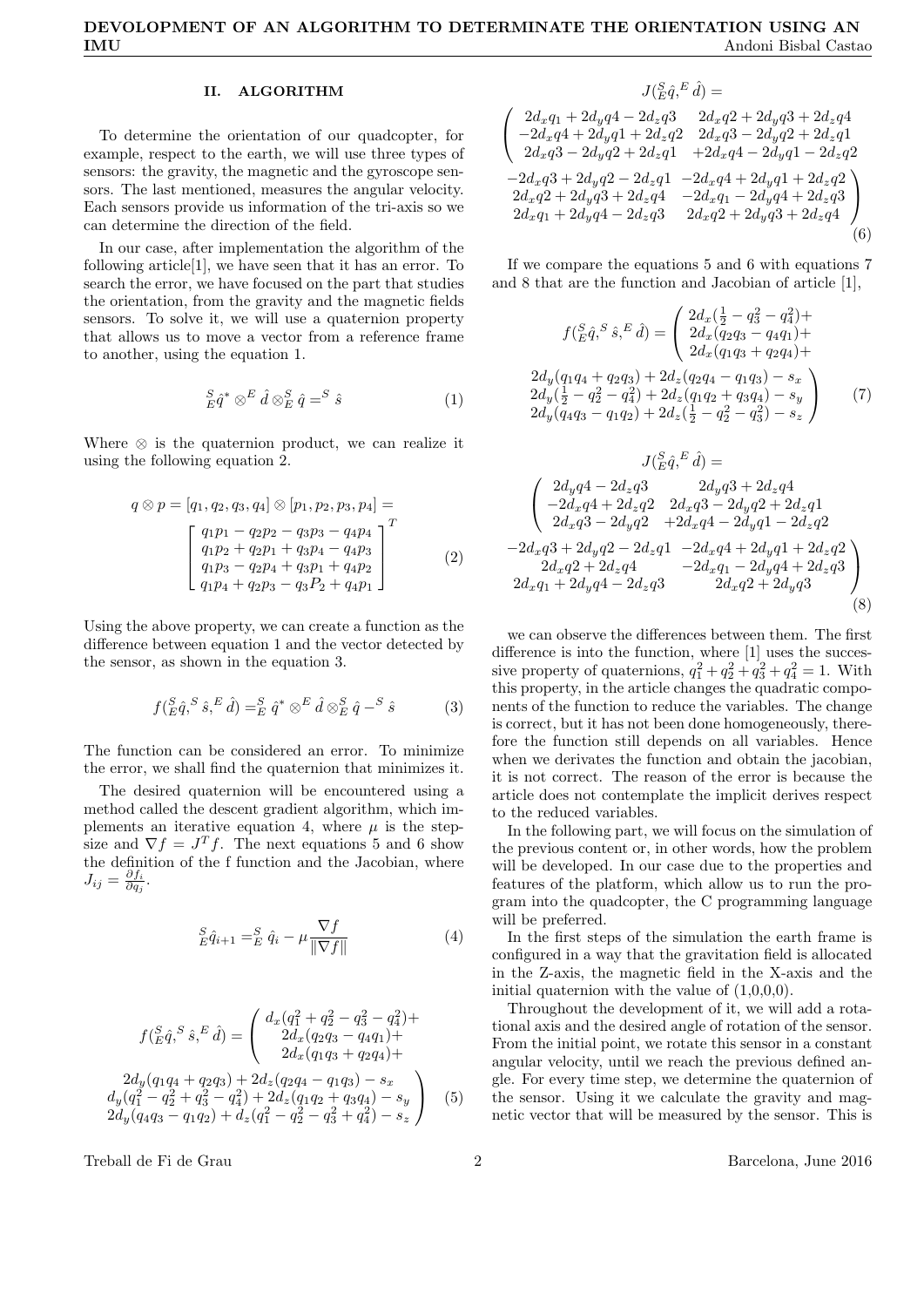done using the equation:  ${}_{E}^{S} \hat{q}^* \otimes^E \hat{d} \otimes^S_{E} \hat{q} = S \hat{s}$ . Afterwards, we calculate the position of the sensor with the equation 4.

#### III. RESULTS

To study the algorithm we take different results and analyze them. In the first part we show the quaternion that represents the orientation of the sensor frame relative to the earth frame with different directions of the axis that has been rotated. All rotations have been of  $\frac{\pi}{2}$ rad with a velocity of  $\frac{\pi}{180}$  rad/s.

In table I we see clearly how the calculate quaternion represent correctly the axis of rotation and the angle, because the error is very small.

|       | $q_1$                                                                                                                                                      | $q_2$         | $q_3$ | $q_4$              | $\gamma$ <sup>r</sup>                                                                                                                       |
|-------|------------------------------------------------------------------------------------------------------------------------------------------------------------|---------------|-------|--------------------|---------------------------------------------------------------------------------------------------------------------------------------------|
| error | $\pm 10^{-6}$                                                                                                                                              | $\pm 10^{-6}$ | 0     |                    | (1,0,0)                                                                                                                                     |
| error | $\pm 10^{-6}$                                                                                                                                              | $\pm 10^{-6}$ |       | $ 0  \pm 10^{-6} $ | $(\frac{1}{\sqrt{2}}, \frac{1}{\sqrt{2}}, 0)$                                                                                               |
|       |                                                                                                                                                            |               |       |                    | error $\pm 5 \cdot 10^{-6}$ $\pm 6 \cdot 10^{-6}$ 0 $\pm 10^{-6}$ $\left(\frac{1}{\sqrt{3}}, \frac{1}{\sqrt{3}}, \frac{1}{\sqrt{3}}\right)$ |
|       | $\rm \left\lceil \mathrm{error} \right\rceil \pm 3 \cdot 10^{-6} \left\lceil \pm 4 \cdot 10^{-6} \right\rceil 0 \left\lceil \pm 10^{-6} \right\rceil (-1)$ |               |       |                    | $\overline{\sqrt{6}}$ ,<br>夜                                                                                                                |

TABLE I: table that show the error between real and simulate quaternion for different directions of unity vector  $v^r$ .

Another form to see that, is showing the error of rotated angle at every time step. In this case, we give  $v^r = \left(\frac{1}{\sqrt{2}}\right)$  $\frac{1}{2}, \frac{1}{\sqrt{2}}$  $\overline{\overline{6}}$  ,  $\frac{1}{\sqrt{2}}$  $\frac{1}{3}$ ) and we rotated this axis  $\frac{\pi}{2}$  rad at the velocity of  $\frac{\pi}{90}$  rad/s. In figure 2, we can see the rotation and in figure 3 we can see the error of each simulated angle.



FIG. 2: The angle rotated at every time step of each angle calculated and simulated.

Also it is interesting to see how modify the error just as velocity of rotation, this error show the difference of first component of the calculated and simulated quaternion at different velocities.

In figure 4 we can see how the error is small. In this part we can determinate that the algorithm is selfconsistent at low velocities. But, when we will put

Treball de Fi de Grau 3 Barcelona, June 2016



FIG. 3: The error at every time step of each angle.

high velocities in the program, the algorithm is not selfconsistent. The velocity at which the algorithm begins to be non consistents is  $\frac{pi}{6}$  rad/s, which can be considered a high velocity for quadcopters. These problem exist because the algorithm compares the quaternion result with the previous quaternion encountered with equation 4, and the change is too big.



FIG. 4: The error absolut of first component of quaternion at different velocities.

Finally, we show the average of error of angle to velocity, position and angle in table II.

|          | average error        |
|----------|----------------------|
| velocity | $2.67 \cdot 10^{-7}$ |
| position | $1.44 \cdot 10^{-7}$ |
| angle    | 0.0338               |

TABLE II: the average error of angle to velocity, position and rotation angle.

#### IV. CONCLUSIONS

The error in the new algorithm has been solved. As we have seen the error appears while creating the Jacobian of the function.